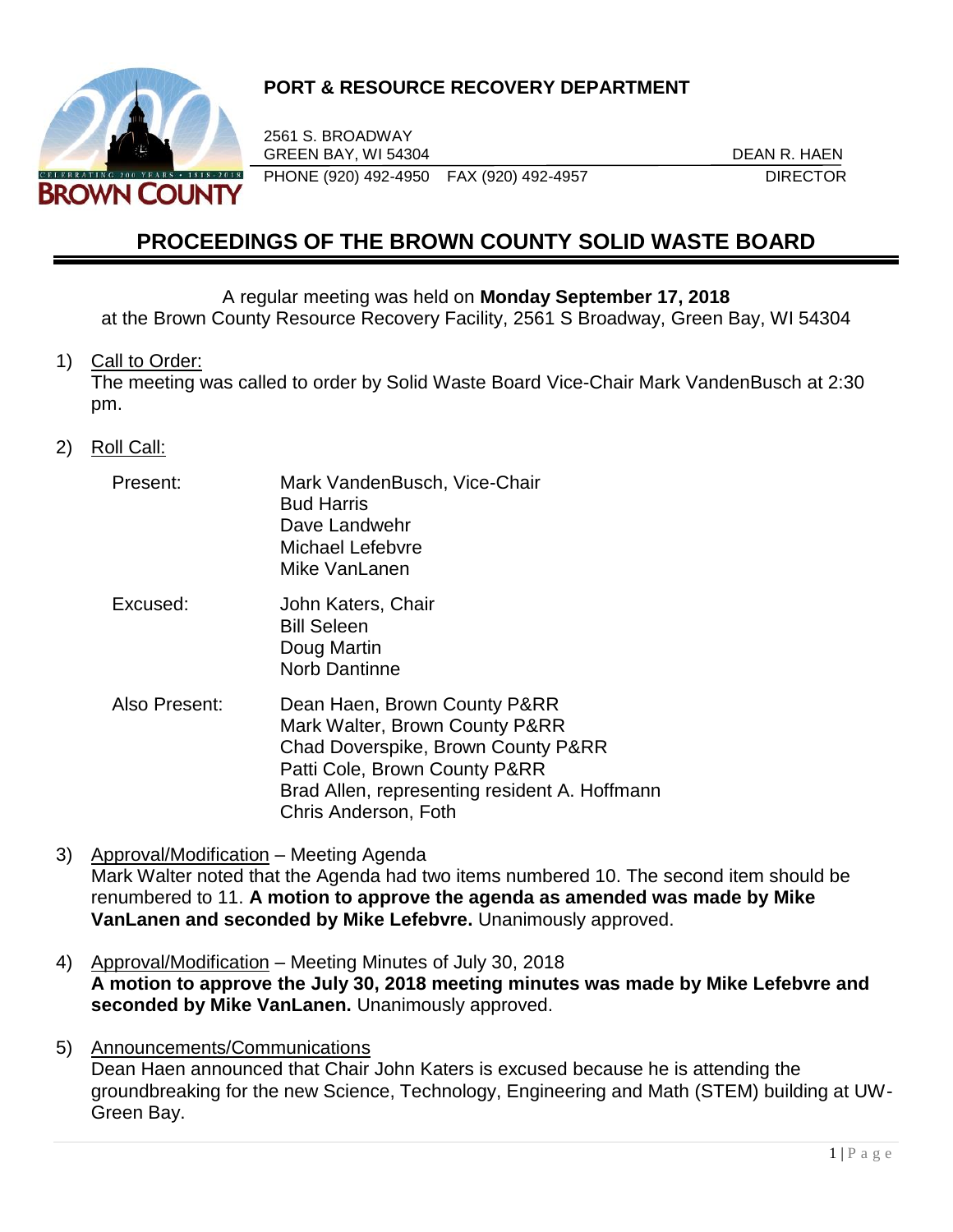Mr. Haen invited the Solid Waste Board (SWB) members to the Customer Appreciation Days at the Port & Resource Recovery facilities on September 18 and 19.

## 6) 2019 Budget

Since the last meeting, Dean met with the Finance Department and the County Executive regarding the 2019 Budget. The budget will advance unchanged with the next step for budget approval at the PD&T meeting in October, and the County Board meeting in November. Mr. Haen presented the revised Statement of Funds.

#### 7) South Landfill Timeline and Response to Observed Groundwater Exceedances

Mr. Haen presented a timeline itemizing the response activities to the South Landfill groundwater exceedances. Baseline monitoring was conducted at the Brown County South Landfill (BCSL) project site in advance of the resubmittal of the Plan of Operation (POO). The 2018 sampling results indicated the presence of trichloroethylene (TCE) and methylene chloride. Detections of TCE were unexpected as there were no TCE detections during previous baseline sampling activities in the 1990s and the site is undeveloped. Brown County investigated and determined the introduced contaminants were only in the baseline monitoring wells, and working with the Wisconsin Department of Natural Resources prepared a Response Plan, consisting of a timeline and procedures for confirming the introduced contaminants were from purchased bailers and the contaminants were isolated. WDNR and Brown County agreed to laboratory test the purchased bailers, collect soil samples from replacement well MW-10A, do additional groundwater sampling and sample private wells.

The results of the *Response Plan* testing indicate that the methylene chloride and TCE resulted from dedicated bailers that were installed in November 2017. The bailers were assembled using glue containing methylene chloride and TCE, per the safety data sheets obtained. The bailers have been removed and there is no longer any ongoing contamination occurring. The affected wells were bailed a total of eight times, all methylene chloride and TCE results are now below the WDNR Enforcement Standards (ES) and the extent of the detections of methylene chloride has decreased from 19 to 6 monitoring wells and TCE detections have decreased from 21 to 4 monitoring wells.

No TCE or methylene chloride was found anywhere else onsite, in private wells or in adjacent soil. A follow-up meeting with WDNR is scheduled and Brown County will be seeking a DNR response concurring that Brown County has acted timely and appropriately in addition to modifications to baseline monitoring program.

The Solid Waste Board recommended tracking the costs associated with the introduced contaminants for possible future action.

#### 8) Director's Report

Volatile market prices, greater demand from local paper companies, and requests from out of county companies are prompting the department to seek higher prices for corrugated cardboard. Mark Walter noted that the BOW uses the pricing from the Official Board Markets ("Yellow Sheet") to set the Tri-County Recycling TIP fees. Dave Landwehr asked whether the county should enter into purchasing contracts with customers that formalize that the county's prices be pinned to commodity markets. Bud Harris recommended being flexible with our pricing. Dave Landwehr noted that if multiple companies are looking for our cardboard, then we should make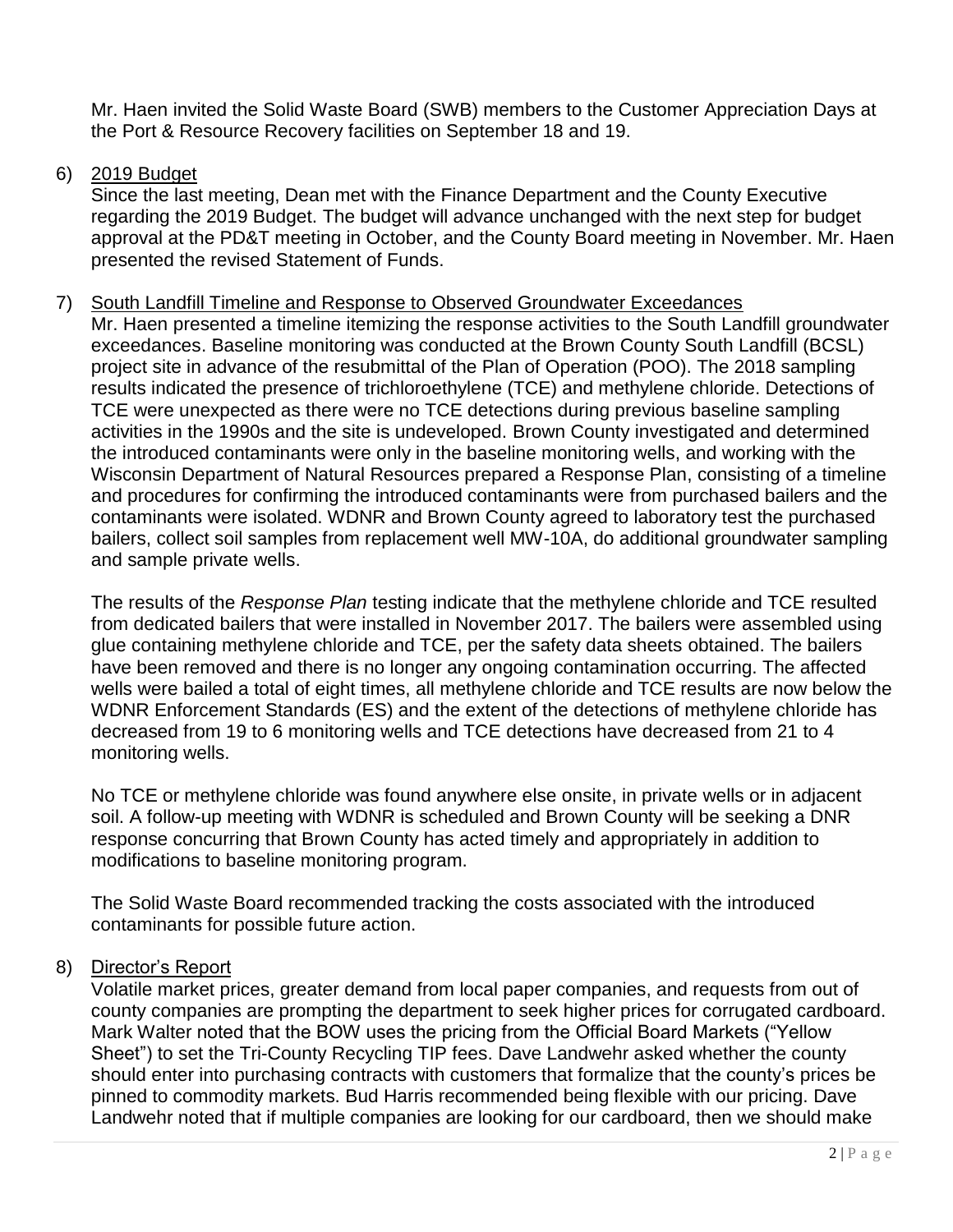sure we're not playing favorites. Mr. Walter cautioned that we have been selling to local companies for years and have relationships with them. Mr. Walter will evaluate whether having a formal agreement would perform better or be more risky.

Outagamie County has hired a new Recycling and Resource Recovery Administrator. Outagamie County has been having staffing issues and is currently staffed at 70%.

Mr. Walter reported that markets are so tight that no contaminants are allowed in the loads now. Even though the food packaging industry urged the acceptance of food stained paper, recycling plants don't want it in the stream. Mr. Walter announced that we will see more from the "Recycle Right" campaign in the future. People have been putting everything in the recycling without thinking, and the residue rate is up from 6% to 8% the last couple of years. The "Recycle Right" campaign seeks to get people to pay more attention to the rules. If you don't know whether something should be recycled, then throw it out instead.

Chad Doverspike disclosed that our vendors have stopped accepting wood waste.

The DNR has raised the limit of solid waste that can be accepted at the Waste Transfer Station to 1250 tons per day. Mr. Doverspike verified that in the month of August, the Brown County Waste Transfer Station accepted a record high of 16,400 tons. We can expect even more customers, due to wet basements and the strong economy.

Mr. Haen passed out an article from the *Wrightstown Spirit* newspaper from Wednesday September 12, 2018 entitled "Town of Holland considering lawsuit against Brown County." The article reported on the September meeting of Holland's Town Board. The article indicated that the Town Board expressed concern that test results of water contamination near the South Landfill in the Town of Holland were not unveiled to the public. The Town Attorney was directed to check out options to get Brown County to "comply with the contract and notify the town of actions that pertain to the operations of the landfill". Other concerns in the article surround the application by the Dynamic Group for a conditional use permit for a proposed digester and the town's comprehensive plan.

Mr. Haen responded that the Holland Town Board did not attempt to speak to us and the quotes made representing Mr. Haen and the County are inaccurate. Additionally, Mr. Haen understands the Town's concerns regarding the digester project; some of these concerns could be addressed in the Brown County/Dynamic Group land lease should the Town be interested. This offer has been made by Brown County to the Town.

9) Such other Matters as Authorized by Law

The next meeting, normally held on the third Monday of the month, could tentatively be switched to the public meeting for Renard Island on October 2 or the charrette workshop dates on October 16-18.

No other matters.

10) Closed Session – Deliberating the Purchase of Public Property a. OPEN SESSION